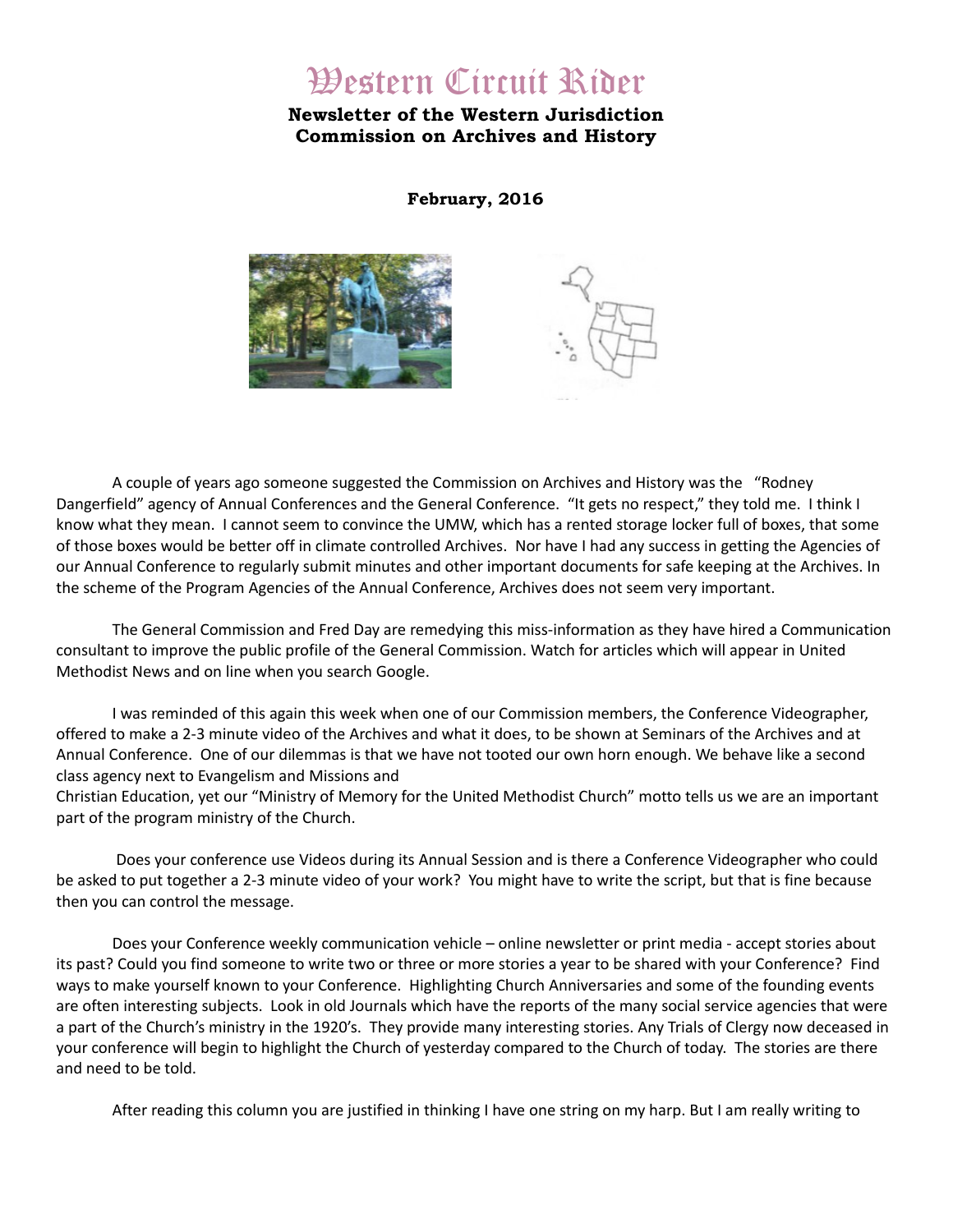remind myself that I need to do more writing. The topic will change next issue. I will be talking about the 23 different previous Annual Conferences which make up the current California-Pacific Conference. Have you a similar history?

# **Thoughts from the President**



#### \*\*\*\*\*\*\*\*\*\*\*\*\*\*\*\*\*\*\*\*\*\*\*\*\*\*\*\*\*\*\*\*\*\*

### **OLD JEFFREY**

Don Knepp Part of a series of stories taken from early Methodism

Old Jeffrey haunted the Epworth rectory for about five months: vigorously from December 1716 to January 1717 and sporadically until around April 1717 when he finally left.

In 1714 John Wesley had been admitted to Charterhouse School, London. When the haunting started in December, 1716, he was away at school. The rest of the household witnessed the mysterious events.

Early in December, 1716, a servant, Robert Brown, and one of the maids heard a groaning sound at the dining room door. The women of the family laughed at the idea. The following evening Holly Wesley was in the dining room reading when she heard the door open and then a rustling like a silk dress.

Soon here were more groans, howls and sounds of bottles being broken. Hetty Wesley said she had seen "Old Jeffery' and said he looked like someone in a long white gown. Her mother thought it looked more like a headless badger.

Soon, several of the family heard strange sounds in various parts of the house. Finally, as the events became more frequent, they told their father, Rev. Samuel Wesley.

Reverend Wesley did not see anything unusual and lectured the children and servants who told him. "If there were any noises, they were undoubtedly caused by the young men who come around in the evening!" This did not set well with the four grown daughters.

Emily Wesley stated in her diary that her father "smiled and gave no answer, but was more careful than usual, from that time, to see us in bed, imagining it to be some of us young women that sat up late and made a noise. His incredulity, especially his imputing it to us, or our lovers, made me, I own, desirous of its continuance till he was convinced."

Early in this adventure Reverend Wesley acquired a mastiff to discourage any nighttime visitors. At first the dog barked violently but soon became silent and more terrified than any of the children.

The Wesleys' at first thought the oldest son, Samuel, who was not at home, had died violently. Later the Wesley family learned the three boys who were not at home were safe and well. From that time on Old Jeffrey attracted more curiosity and amusement then alarm.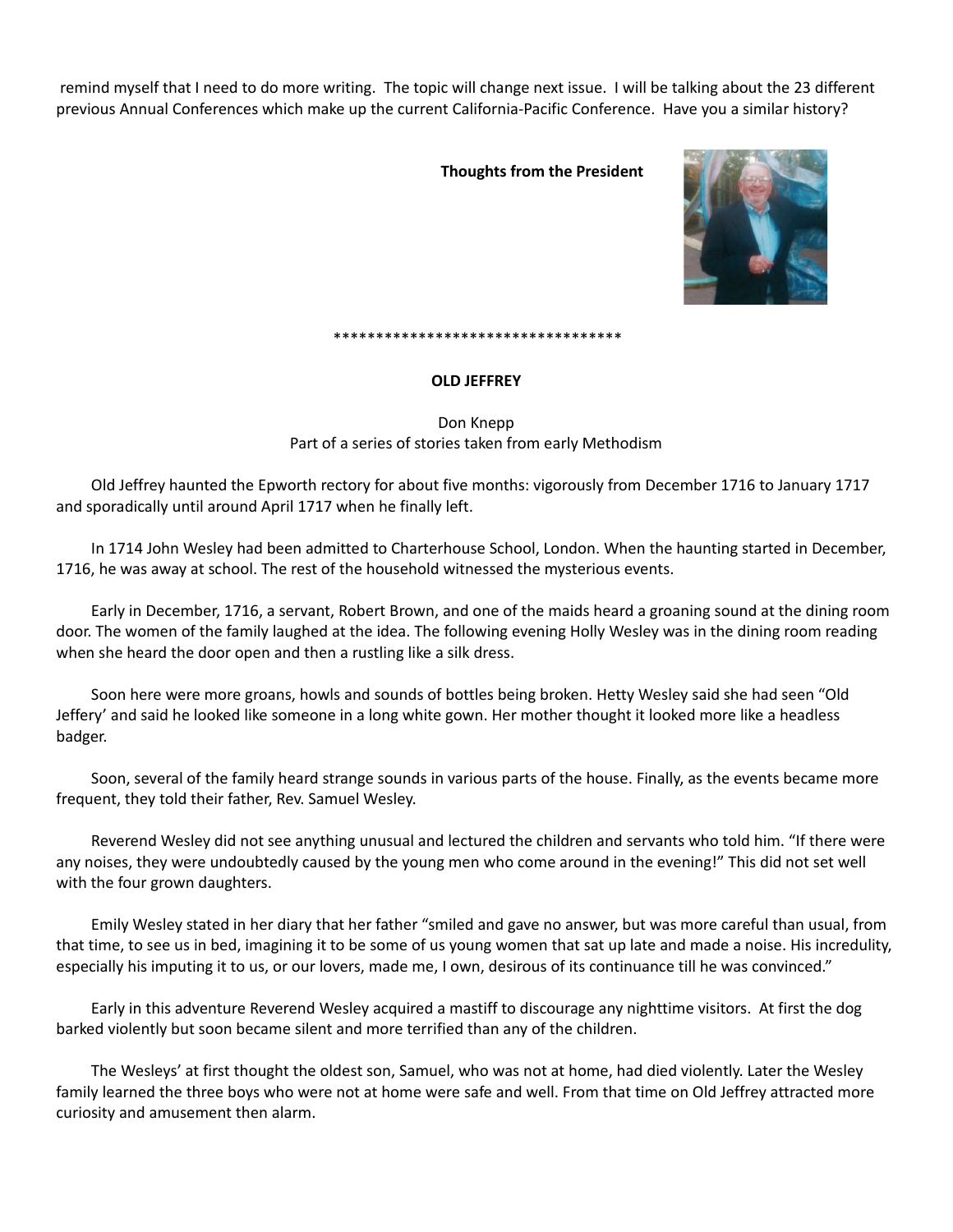It was the custom in the Wesley household to have evening prayers. One of the prayers was for the king. Reverend Wesley supported William of Orange while Susannna supported James II. They had argued about this. When he prayed for William of Orange she would omit the "amen".

When Old Jeffery appeared it became obvious that he favored James II and the Jacobites. The knockings would get louder and all over the room. Prayers for the monarch and monarchy were discontinued. Old Jeffery kept quiet during prayers after that.

Emily Wesley seemed to be the center of the manifestations. She was noticed to tremble strongly in her sleep when the knockings occurred.

The knockings and disturbances became so regular the children stopped being afraid of them. They quickly learned that Old Jeffery was a welcome alternative to the boredom of village life. Soon it became a game of chasing Old Jeffery around the house. One witness saw the bed lifting off the floor while the children sat on it, laughing and screaming in delight. By the end of January, 1717, Old Jeffery stopped his visits. The event started and ended suddenly and left behind one of the most interesting stories of psychic phenomenon.

SOURCES: Rev. Frederick E. Maser, *The Story of John Wesley's Sisters, or Seven Sisters in Search of Love,* [1988, Academy Books, Rutland, VA]

\*\*\*\*\*\*\*\*\*\*\*\*\*\*

# Lyle Johnston Jackson MO. Consultant with the Desert Southwest Conference

 Most of Nevada has been a part of the California-Nevada Conference since 1917. Nevada is the gambling place and marriage/divorce mecca of the West.

 Any couple wanting a religious service usually went to the Methodist church as it was the closest church to the courthouse. Such church marriages came into existence, especially after 1931 when judges could no longer charge fees for weddings as such ceremonies were affecting regular court work, so the state legislature stepped in and passed a law that fees could not longer be charged.

 Those couples having their wedding in a nearby church caused ministers to give "proportionately less time for pastoral duties." In Reno during the first four decades of the 20th century the population increased fives times while church membership remained in the 200's.

Frederic "Pusher" Busher was First Church, Reno's minister in the early 1940's. In 1942 he "announced that the church would pay his salary — increased from \$1,200 to \$3,600 and that all fees above expenses would go to missionary work in [the] city and [the] state." The plan was named "Meth-Mutual." One of his assistant ministers would perform "all out-ofparish marriages. His salary was the first [line item] on the fund." Reno's church could claim the title "Most Marryingist Church" in America — after New York City's the Little Church Around the Corner. There were times marriages at First church were as high as 1,800 a year. On July 20, 1957, there were 34 weddings performed — the highest for a one-day period.

The Meth-Mutual fund worked for 20 years until 1962 when marriage chapels caused a sharp decline at First Church.

(Source: Leon Loofbourow, *Cross in the Sunset*, Historical Society of the California-Nevada Annual Conference of the Methodist Church, 1966, I:64.)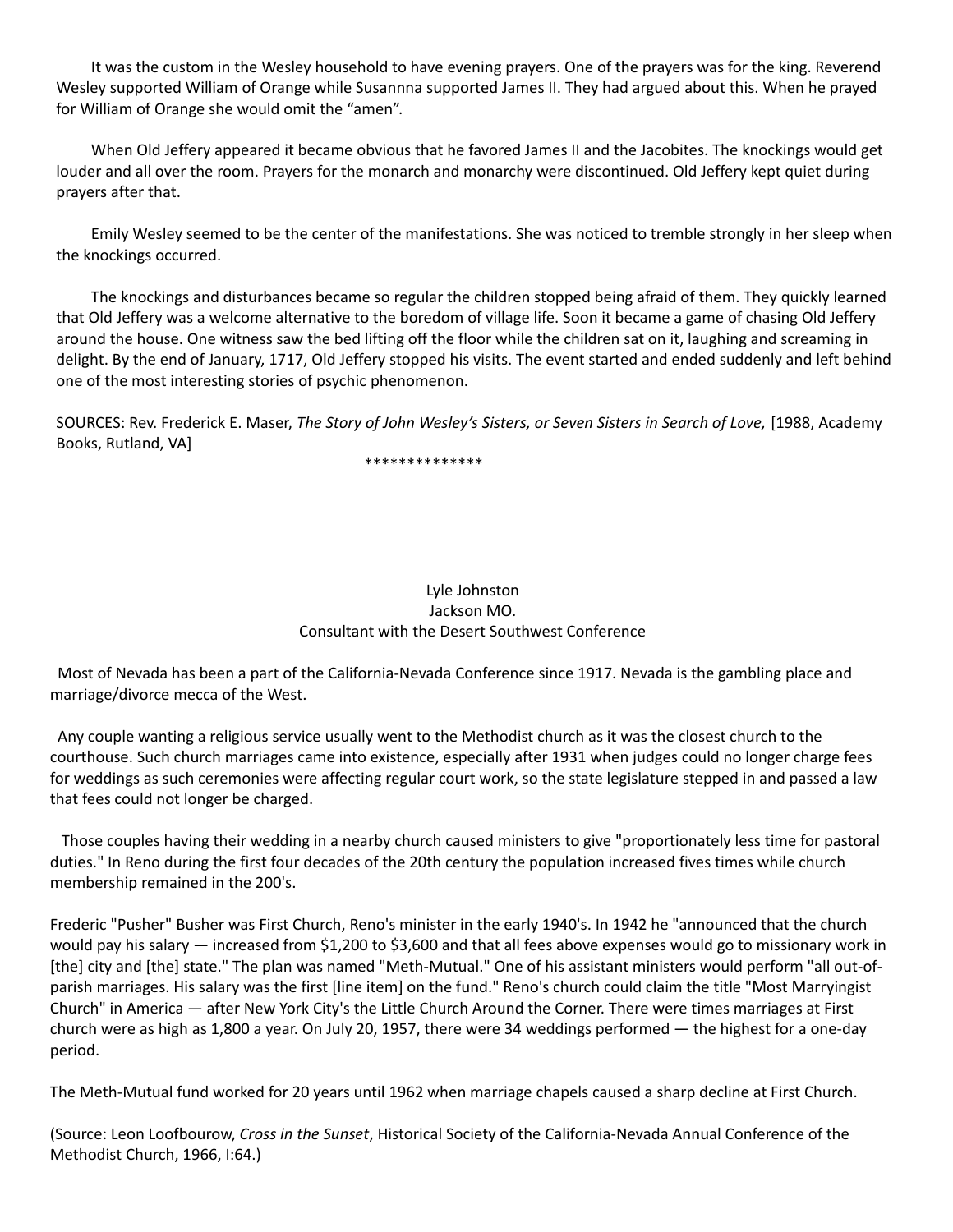**Western Jurisdiction Commission on Archives and History The United Methodist Church**

## **Letter of Invitation**

June 1, 2016

We of the WJCAH encourage your attendance at the joint meeting of our annual jurisdictional conference and the Historical Society of The United Methodist Church that will be held in Anchorage, Alaska June 26-29, 2017.

We will highlight some of the people, places and events that have historical significance for us within The United Methodist Church. Alaska was first serviced by the Woman's Home Missionary Society in Unga in 1886 and then at the Jesse Lee Home in Unalaska in 1890. The Gold Rush in the late 1890s, fishing industries, the fur industry headed by the Russian merchants brought many people to the District of Alaska and these people needed spiritual guidance along with economic survival. Initially this was accomplished by the Russian Orthodox, then the Catholics, Moravians, and then the others including Methodists.

It is recommended that since you will be coming from such a long distance and at such a great cost that you many want to either come a few days early or stay late a few days extra to see some of the many interesting sites the Anchorage area has to offer. The summer solstice has many special activities and it is prime tourist season and that can present some challenges if you don't make reservations early.

Not only all that, but 2017 is Alaska's Sesquicentennial and celebrations will be happening all year. It will have been 150 years since Alaska was purchased from Russia. This observance will no doubt be a part of our meeting with a brief recognition.

I realize many want to come to Alaska to see its geology and biological beauty as well as our outdoor activities but our conference in 2017 will also add cultural history to the agenda, learning about Methodist activity since 1886, Alaska Native involvement, and many social and economic issues.

We want to promote the informality of Anchorage. Please do not plan on wearing ties or dresses. Make sure to bring good walking shoes. Very casual is the order of the day. Please also be aware that Alaska is one hour earlier than Seattle and four hours earlier than the East Coast so please don't call before noon East Coast time if you wish to connect with businesses which open at 8:00 a.m. Alaska time.

Optional local tours may be arranged for those interested in seeing the Anchorage area at times when the two groups are not meeting, such as Monday morning, and each day either early or late. Remember, we will have about 20 hours of sunlight then. Suggested areas include: Ship Creek salmon watching/hatchery; Alaska Wild Berry Gift/Candy store; Alpenglow ski resort and Nike site; Alaska zoo; Flattop viewpoint; Point Woronzof; curling lanes; railroad snowplow engine etc. These options will be led by local people in local vehicles.

We cannot cover everything in the time allotted so for those coming early or staying late there are many places to visit and things to do. Things are expensive here for many tourist activities. I would highly recommend a trip to Seward and taking a boat out into Prince William Sound for whale and other wildlife watching as well as a tour of the Seward Sea Life Center. About 70 miles south of Anchorage is the Portage Glacier area of the Chugach National Forest, but one needs to take a boat to see the glacier as it has retreated behind rocks, but there are smaller hanging glaciers still visible from the road system. This would be on the route for going to Whittier which you can visit by driving through a very long tunnel. It is an interesting World War II community. Just driving along the Seward Highway south is spectacular and you might even see a bore tide or Dall sheep. Out of Homer you can take a small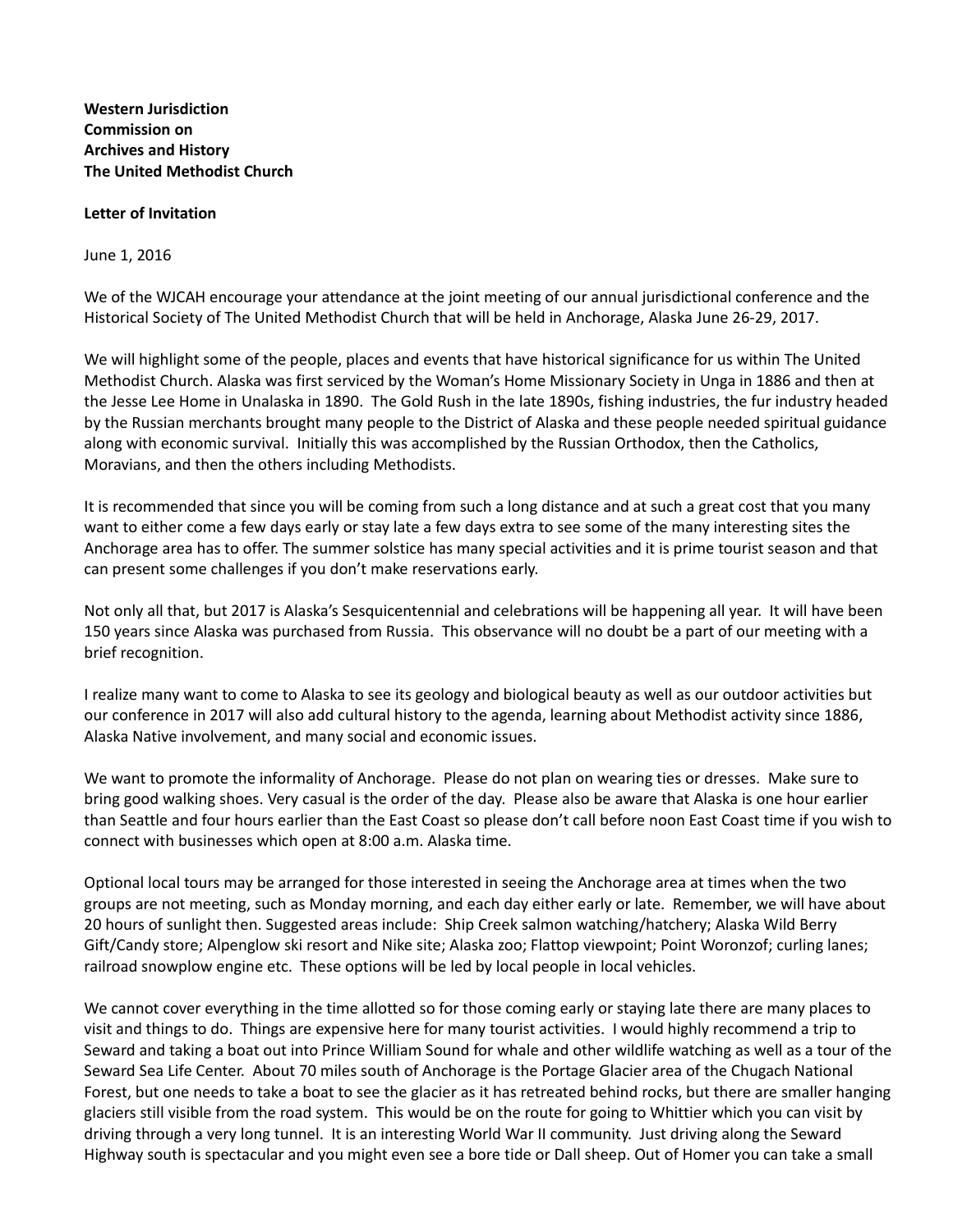airplane on floats and get close and personal with bears who are eating the salmon across Cook Inlet. Another option would be to take a train ride. Another interesting site is the Alaska Botanical Gardens. At the end of this letter of invitation will be web addresses for many of these places.

For those interested in reading the Methodist history books I have written, you can go to the Alaska United Methodist Conference web site [\(www.alaskaumc.org\)](http://www.alaskaumc.org/) go to the "About Us" tab, go to the "History" tab, and hopefully you will see A History of Alaska Methodist University..... and also A History of Chaplains in Alaska and the history of Birchwood Camp where a tour and lunch is planned as part of our meetings. There is also the book that Bea Shepard and Claudia Kelsey wrote which is the only complete documentation of Alaska Methodism up until 1986 Have Gospel Tent Will Travel.

Best regards,

Larry Hayden, Vice President 3604 East 18th Avenue Anchorage, Alaska 99508 907-222-1938 lhaydennjuno@gmail.com

#### \*\*\*\*\*\*\*\*\*\*\*\*\*\*\*\*\*\*

This article was written by Shirley Knepp for the United Methodist Women Time Line for the 2014 United Methodist Women Assembly held in Louisville, Kentucky. Abbie Mills

The person I am honoring is a person I never met – one that lived over 100 years ago. Her name is Abbie Mills. She came into my life because of water damage in the archives. I am the Oregon-Idaho Conference Archivist and after a heavy rain the rainwater flooded the Archive room. The person who discovered the damage set the dripping archive material onto a table. She then called me to come take care of the materials. As I was setting pictures out to dry I came upon this photo.

# **Have photo of Abbie Mills**

I said, "I think the person in this photograph was a deaconess." The photo was signed Abbie Mills.

Discovering who Abbie Mills became an obsession and a series of God given events.

Our archives had two file boxes marked Deaconess. For the 125 birthday of the Deaconesses I pledged that I would explore those boxes and try to piece together the information about the Deaconesses in Oregon. These boxes contained journals of the minutes of the Deaconess movement in Oregon from 1893 until 1945 along with scrapbooks, photo albums and newspaper clippings.

It was in this treasure I found a notation which said Abbie was the first native born Oregonian to become a deaconess. She was born to a prominent pioneer family at Brownsville in Linn County, Oregon on February 25, 1869. She came to the Jane Abrams Deaconess Home, a little cottage, the first home for the deaconesses at the side of the Methodist Hospital in Portland, Oregon . She took her nurses training at the Methodist Hospital. She became a deaconess in 1894 She was commissioned at the same time she graduated from nurses training. She worked in Salem and Hood River.

Abbie Mill's obituary in the Hood River paper tells of the great service she did in the communities that she served. It also tells of the tragic ending year of her life. "Miss Mills came to Hood River in 1904 and was superintendent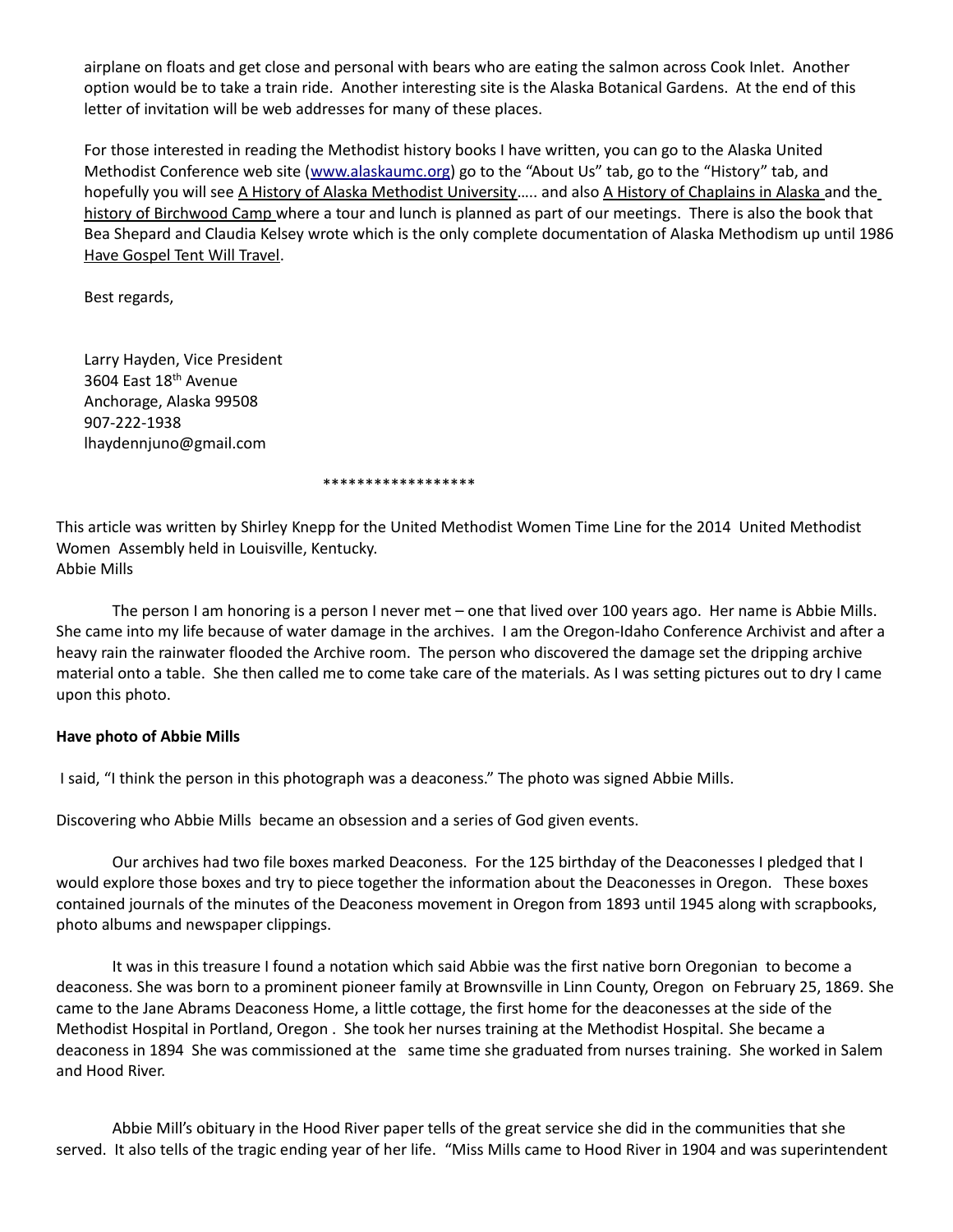of the Cottage Hospital here for some time. She was a well beloved nurse whose life was devoted to the relief of suffering humanity. In 1917, as a result of overwork, she suffered a nervous breakdown from which she never recovered and on May 11, 1918, Abbie Mills died in Hood River

One article said that there was a window in the Hood River United Methodist Church, Hood River, Oregon that was dedicated to Abbie Mills. With the help of some of the members of that church I received a photograph of the large stained glass window. It shows a person holding onto the cross surrounded by a raging sea.



# **Abbie Mills has opened my eyes to the dedication, the challenge, the hardships, the caring nature of the early deaconesses and how their Love for serving Christ made it possible for the less fortunate persons were taught, nursed, fed, clothed, prayed over, and loved.**

#### **\*\*\*\*\*\*\*\*\*\*\*\*\*\*\*\*\*\*\*\*\*\*\*\***

# IMPORTANCE ANNOUNCEMENTS:

 Material from the Oregon-Idaho Conference archives was used in Dale E. Soden's newly published book, **Outsiders in the Land of Promise: Religious Activists in the Pacific Northwest.** 

 Laura Arksey, a retired librarian and archivist, a volunteer at the Oregon Archives of the Oregon-Idaho Annual Conference of the United Methodist Church has had an article on David E. Blaine published in *Methodist History***,** Vol. 53 (July, 2015).

She has contributed articles to *Pacific Northwest Quarterly* and *Columbia.*

She just has had an article accepted by the **Pacific Northwest Quarterly**. It will be published soon. We were given permission to print the article in our publication.

# **Oregon Archives of the Oregon-Idaho Annual Conference of the United Methodist Church**

From their beginnings in mid-18<sup>th</sup> century England, the Methodists have always been diligent record keepers. The national headquarters for American Methodist records, which go back to the colonial period, is the United Methodist Archives and History Center, at Drew University in Madison, New Jersey. This repository contains 9,000 cubic feet of archival source material, over 250,000 photographs, and a vast collection of books, pamphlets, doctoral dissertations, and periodicals related to Methodism and Methodist-affiliated churches.

The United Methodist Archives and History Center also oversees a network of regional archives. The branch serving Oregon, the Oregon Archives of the Oregon-Idaho Annual Conference of the United Methodist Church, is one of these. Located in Salem, it occupies part of a handsome old building that was once an Elks lodge, now owned by the historic First United Methodist Church next door. Before being transferred to the Oregon Archive, the original home of Oregon Methodist materials was Willamette University, which was founded in 1842 by Methodist missionaries.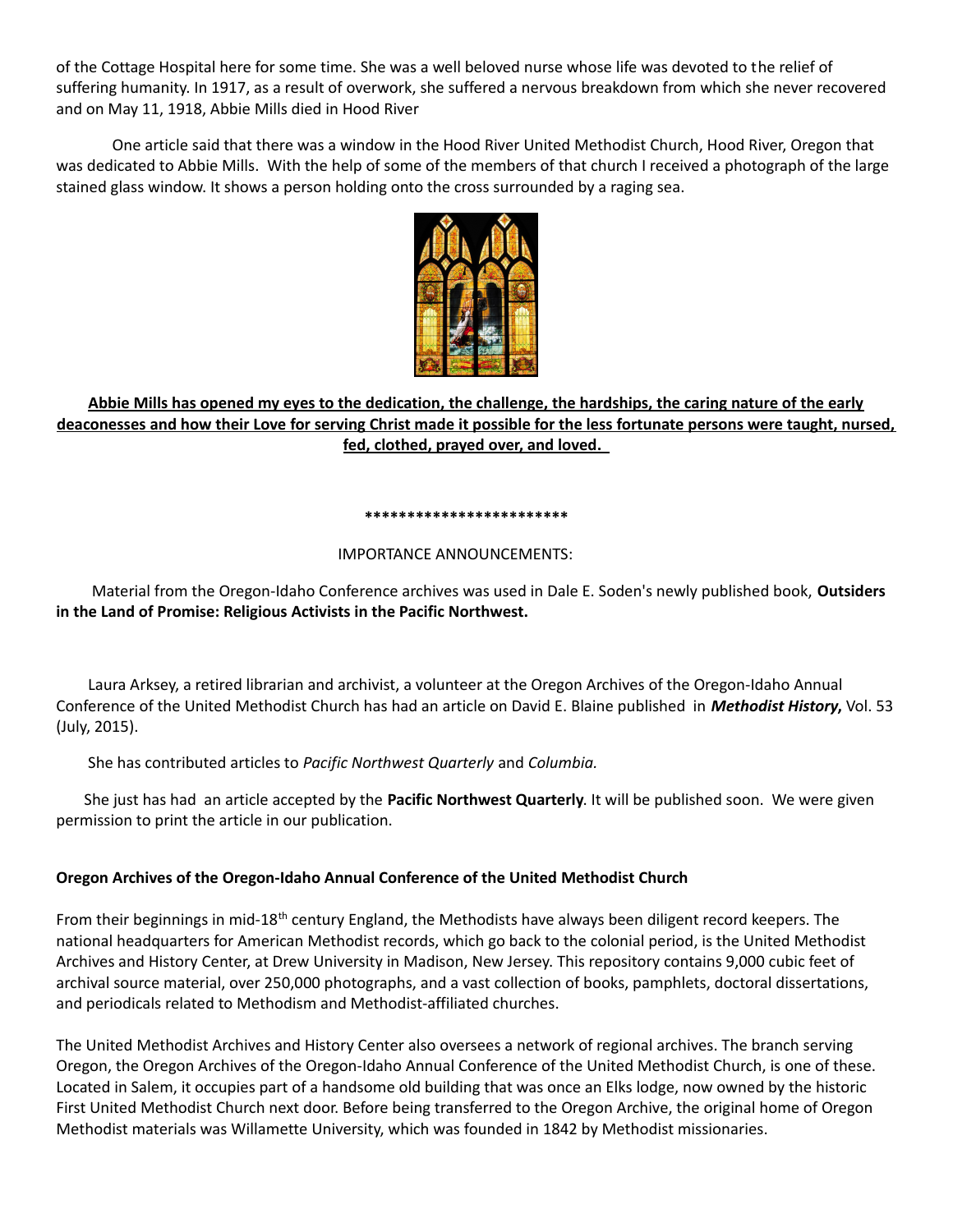The regional archives are responsible for collecting official church publications, such as published minutes of annual conferences and the national general conferences, which are held every four years, as well as position papers and resolutions of the church governing bodies. They also collect diaries, memoirs, letters, books, pamphlets and periodicals related to Methodism in their areas. In addition, these regional archives are charged with receiving and processing the records of closed churches within the jurisdiction of their annual conferences. In the case of Oregon, many of these churches were founded in the nineteenth century and were once pillars of their communities. These closed church collections usually contain not only the articles of incorporation and other founding documents, but also such historically useful materials as board minutes, annual reports, financial records, Sunday School rosters, and the annals of the women's societies. They also include considerable information on clergy and members, including marriages, baptisms and funerals. The regional archives also maintain separate clergy files containing biographies, newspaper clippings, photographs, and obituaries. Needless to say, all such items are used for genealogy.

The regional archives hold many important historic primary and secondary sources, some going back to the earliest days of the Methodist presence in a particular area. In Oregon, it began in 1834 with the arrival in the Willamette Valley of Jason Lee and his small cadre of missionaries. During the next decade, Methodists arriving over the Oregon Trail began establishing communities, churches, and schools. Many of these newcomers would become leaders in education, government, and civic life. In fact, the influence of early Methodists in Oregon far exceeded their sheer numbers. The Oregon Archives holds original letters and diaries, many of which have been transcribed, of these early Methodist missionaries, clergy and settlers. Among such treasures is a small diary kept in 1862. The diarist was obviously a circuit rider who traveled by horseback in all kinds of weather to serve scattered congregations in the Willamette Valley of western Oregon. The small, light-weight book is typical of the pocket diaries produced during the period, its compact size making it ideal for the saddle bags of a circuit rider.

Until recently the identity of the diarist was unknown. To archivist Shirley Knepp, the diary seemed well worth transcribing, and she enlisted my services as a new volunteer. Our hope was that in the process of transcription, the diarist's identity would emerge. It did. The first clue was a reference to taking "Mrs. B" in the buggy. Because all the other Methodists are referred to in the diary as "Brother" or "Sister," it seemed likely that Mrs. B would be the wife of the diarist. Then a definitive clue leaped out from an entry made on April 27, 1862: "Got up about 5 o'clock AM & in about an hour Blain *minimus natura* was introduced to the light of this world." This terse note recording the birth of a baby provides the first appearance in the diary of the name Blain. The 1862 *Minutes of the Oregon Annual Conference of the Methodist Episcopal Church* (as the church was then called) list as residing in Lebanon, Oregon, a D. E. Blain, who had been ordained deacon in the East Genesee Conference of New York State in 1853 and was currently serving as a preacher and presiding elder in Oregon.

As serendipity would have it, I had recently moved to Salem, Oregon, from Washington State, where I had long been interested in regional history. Immediately I began to wonder if D. E. Blain could be the same person as the Rev. David E. Blaine, a renowned founder of early Seattle who arrived with his wife Catharine in 1853. Despite the difference in spelling, church and census records proved this to be the case. The couple's years in Seattle are well known. David established the first church and Catharine was the town's first teacher. A church, school and street bear the name Blaine in their honor, and their published letters are a major source for the study of Seattle history. It is unclear why and when the name changed from Blain to Blaine.

Less well known are the four years David and Catharine Blaine later spent in Oregon. Yet even without this positive identification, the diary would be important for the glimpse it provides of a Methodist circuit rider's life and ministry. Fortunately, the brief often mundane diary entries are amplified by the Blaines's much more detailed published letters, held in the Oregon Archives as well as other libraries. Many of these letters to family in New York were sent from Oregon. When used in conjunction with David Blaine's diary, they provide a valuable resource for studying events, people, agriculture, family, religious, civic and social life in early Oregon. The very candid letters reveal the attitudes of David and Catharine Blaine.

Of particular interest in both the diary and the letters are the accounts of camp meetings, a tradition the Oregon Methodists had brought with them from their home states. Once every summer, widely scattered frontier families would converge in wagons laden with tents, bedding and food to enjoy a week of preaching, hymn singing and socializing. Of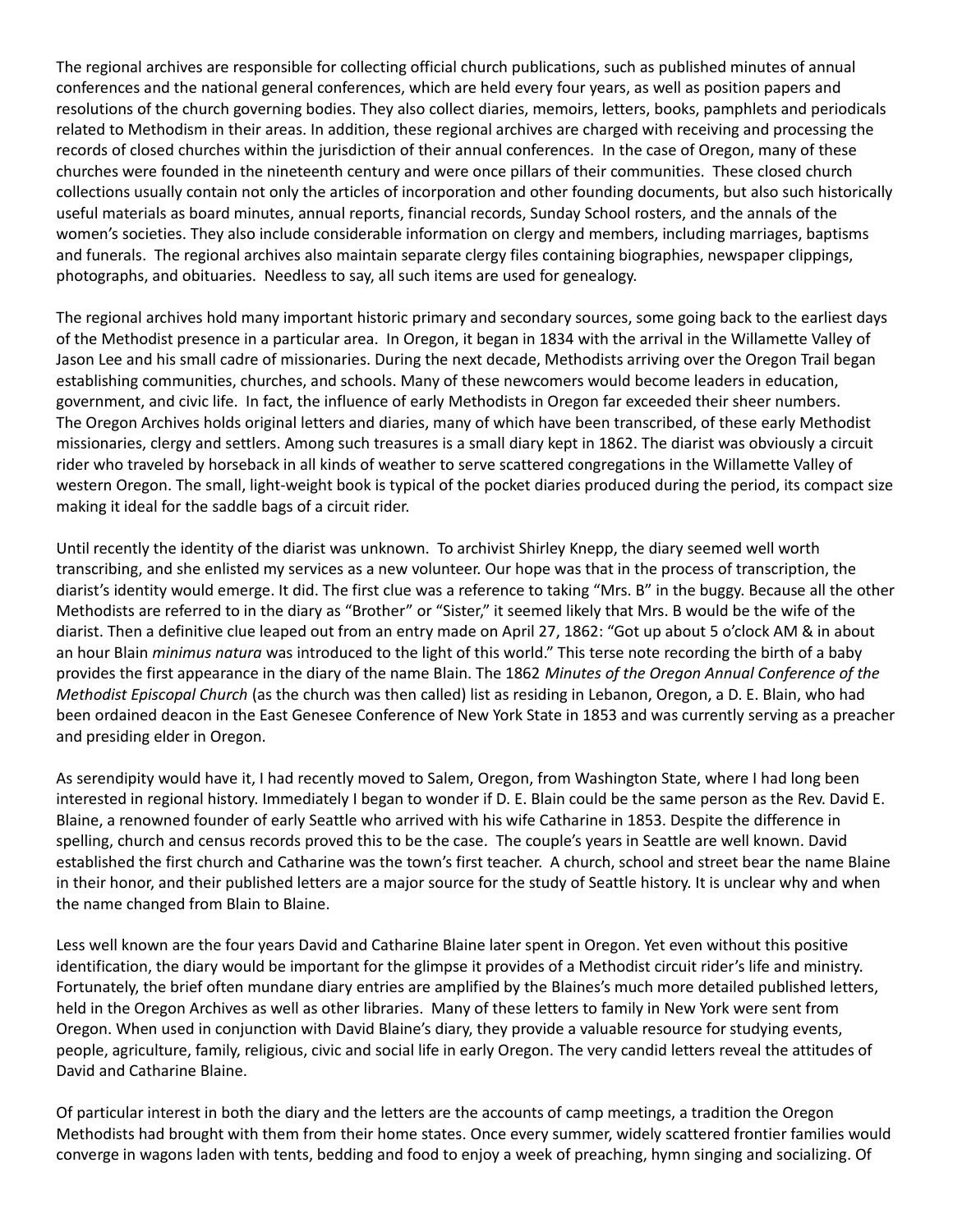course, camp meetings were a major means of gaining new converts as well as reviving the zeal of the faithful. The Oregon Archives holds other firsthand accounts of Willamette Valley camp meetings.

Two additional items attributable to David E. Blaine are held by the archives. One is an accounting ledger for his circuits. The other is a record book for Santiam Academy, a Methodist school at Lebanon, Oregon, where he was briefly the principal, then a trustee. It contains names of students, subjects studied, textbooks used, and fees paid. The Oregon Archives also maintains files on issues that have affected or been affected by Methodism historically. Of particular interest to recent researchers have been collections relating to Native Americans and to Japanese Americans. For example, Dale E. Soden used as a resource for his *Outsiders in a Promised Land: Religious Activists in Pacific Northwest History* a file on the courageous opposition of a Methodist minister, Sherman Burgoyne of Hood River, Oregon, to Japanese American internment during World War II. Currently Duane Medicine Crow is investigating the checkered relations of Methodist missionaries and settlers with Oregon's original inhabitants. The Oregon Archives of the Oregon-Idaho Annual Conference of the United Methodist Church, 680 State Street, Salem OR 97301, is open to the public by appointment with the archivist Shirley Knepp, who can be reached by mail, by phone at (503) 949-1180, or by email at [smkmikie@comcast.net.](mailto:smkmikie@comcast.net) Through a collaboration between the Oregon Archives of the Oregon-Idaho Annual Conference of the United Methodist Church and Willamette University, David Blaine's diary has

been scanned and is available online at Willamette University Archives. <http://libmedia.willamette.edu/cview/archives.html#!doc:page:manuscripts/4766/>

Laura Arksey, a retired librarian and archivist, volunteers at the Oregon Archives of the Oregon-Idaho Annual Conference of the United Methodist Church. She has contributed articles to *Pacific Northwest Quarterly* and *Columbia.* Her recent article on David E. Blaine appeared in *Methodist History*, Vol. 53 (July, 2015). It is also available online at <http://hdl.handle.net/10516/9759>

#### \*\*\*\*\*\*\*\*\*\*\*\*\*\*\*\*\*\*\*\*

# **This newsletter can not continue without contributions.**

We hope to publish 4 issues per year.., winter, spring, summer and, fall.

This is the winter edition

News for the spring issue should be to Don and Shirley by May 20

News for the summer issue should be to Don and Shirley by August 20

News for the fall issue should be to Don and Shirley by November 20

# **New Communications Director**

Madison, N.J.: The General Commission on Archives and History (GCAH) announced today that James (Jay) Rollins of New York City has been named Director of Communications, effective July 29. Jay was enthusiastically welcomed by the Commission at their annual meeting.

"GCAH is extremely pleased and very fortunate to have someone of Jay's excellent experience in the field of communications join our team of historians and archivists," said Fred Day, General Secretary. "As keepers of the United Methodist Church's DNA, we are excited about the ways Jay will assist in pulling history off the stacks and shelves and into the hearts, minds, and souls of United Methodists everywhere. This will continue to inspire and build-up the identity and ethos of the Church. "